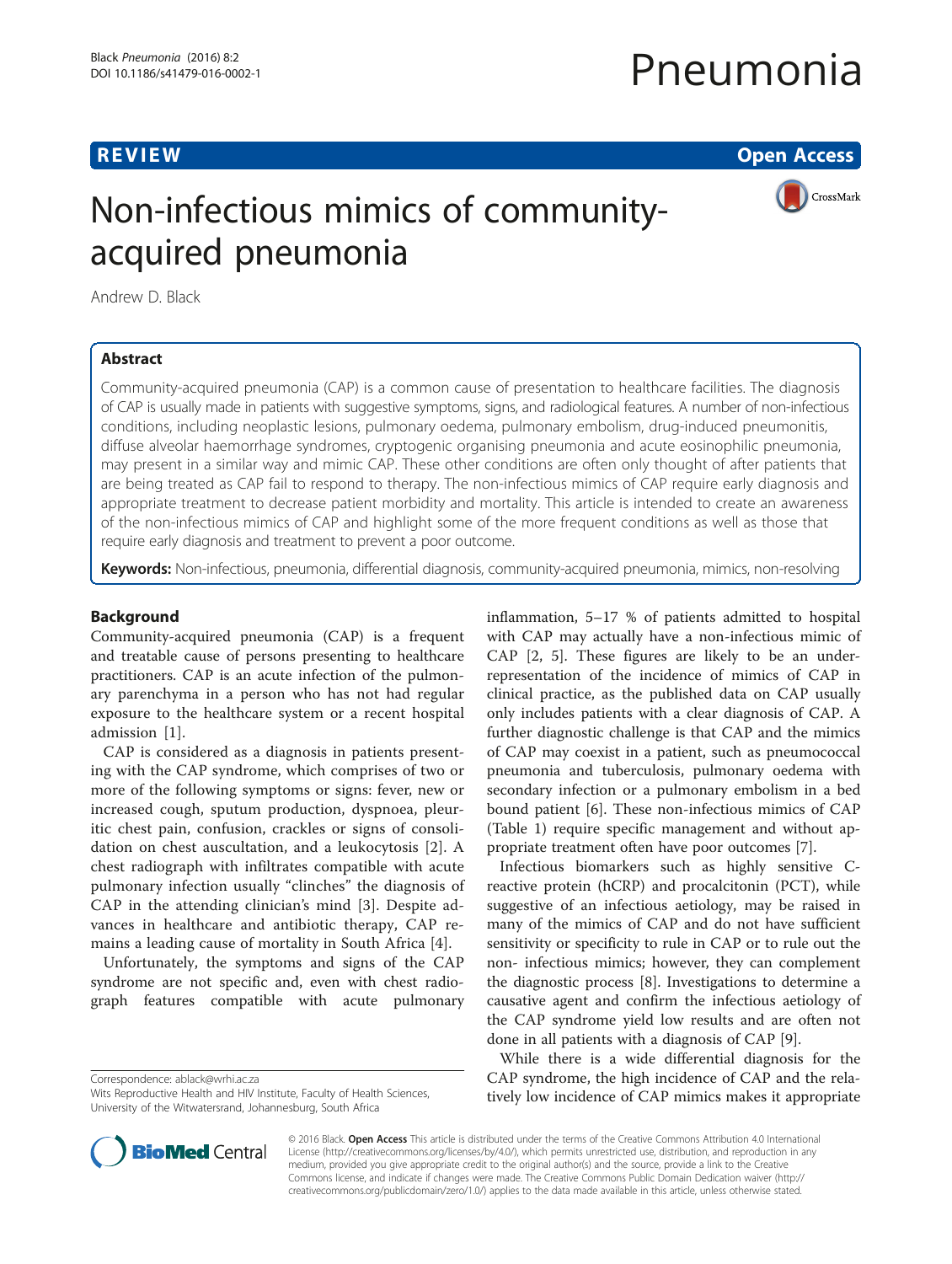<span id="page-1-0"></span>

| Cardiovascular                           |
|------------------------------------------|
| Pulmonary oedema                         |
| Pulmonary embolism                       |
| Neoplastic                               |
| Lung cancer                              |
| Endobronchial metastases                 |
| Lymphoma                                 |
| Immunological disorders                  |
| Vasculitic diffuse alveolar haemorrhage  |
| Wegener's granulomatosis                 |
| Cryptogenic organising pneumonia         |
| Acute interstitial pneumonia             |
| Sarcoidosis                              |
| Pulmonary alveolar proteinosis           |
| Systemic lupus erythematosus             |
| Polymyositis and dermatomyositis         |
| Acute and chronic eosinophilic pneumonia |
| Drug toxicity                            |
| Radiation pneumonitis                    |

to begin early guideline-directed empiric antibiotic therapy for CAP, as early antibiotics improves CAP outcomes [\[10\]](#page-3-0). Unless there is strong suspicion of a CAP mimic at the time of presentation due to atypical features such as multi-system disease or peripheral blood eosinophilia, the mimics of CAP are usually only thought of in patients with treatment failure for CAP.

Patients with CAP usually show improvement in tachypnoea, tachycardia, and fever within 72 h of starting antibiotic therapy. Chest radiograph abnormalities take up to 12 weeks to resolve but stabilisation and reduction of the infiltrates occurs earlier [\[11](#page-4-0)]. Treatment failure can be considered in three main groups: (i) progressive pneumonia, where patients show continued deterioration despite antibiotic treatment; (ii) slowly resolving pneumonia where there is a delay in clinical improvement beyond 72 h or failure to show chest radiograph improvement after 2 weeks after initiation of antibiotic treatment; (iii) non-responding pneumonia where pulmonary infiltrates persist on the chest radiograph beyond 12 weeks [\[7,](#page-3-0) [11\]](#page-4-0).

In a patient with treatment failure, consideration needs to be given to known host factors that may increase the risk of failure such as advanced age, congestive cardiac failure, hepatic disease and alcohol abuse. The most common causes of treatment failure are infection with an antibiotic resistant or an unusual organism or an infectious complication of CAP such as an empyema [\[11](#page-4-0)]. The initial management in these patients would be a repeat chest radiograph to look for complications, an escalation of antibiotic therapy while reviewing any initial microbiological specimens, and sending further microbiological specimens looking for resistant or unusual organisms. In areas with high human immunodeficiency virus infection and tuberculosis prevalence, early testing for both conditions is strongly recommended in patients presenting with the CAP syndrome. A complete reevaluation of the patient with a comprehensive history and examination with a full cardiac examination and cognisance of the non-infectious mimics of CAP needs to be conducted. Further investigations directed at excluding or confirming a mimic of CAP need to be considered. The urgency of further investigations is determined by the severity of the patient's illness. A very high index of suspicion for an alternative diagnosis to CAP is needed in those patients who present with severe pneumonia in the absence of hypotension.

#### Neoplastic lesions

Neoplastic lesions may mimic CAP in two ways; the most common is an endobronchial lesion, which may be a primary lung carcinoma or metastatic cancer (malignant melanoma, adenocarcinoma of the breast or gastrointestinal tract, or Kaposi's sarcoma) [[7\]](#page-3-0). Endobronchial lesions may cause obstruction leading to the accumulation of secretions and predispose the patient to distal infection with resultant fever. The obstructive lesion may not be apparent on the chest radiograph but hilar or mediastinal adenopathy, if present, should raise the index of suspicion. Computerised axial tomography (CAT) scan of the chest may show the obstructive lesion, and fibre-optic bronchoscopy with biopsy is indicated to establish a diagnosis, particularly in cases when sputum cytology is negative.

Certain malignancies may present with a pulmonary infiltrate and areas of consolidation without obstruction of a bronchus. The most common neoplasm to present in this way is the bronchioalveolar carcinoma (BAC), which is usually a mucinous adenocarcinoma of the lung [[12\]](#page-4-0). Alveolar carcinoma is increasing in incidence and compared to other primary lung cancers occurs more frequently in women and non-smokers. Cough is usual and profuse bronchorrhoea, if present, should raise the index of suspicion, fever may be present but is unusual. The chest radiograph may show consolidation. Positronemission tomography does not help differentiate between BAC and infectious pneumonia [\[13](#page-4-0)]. Diagnosis is made with sputum cytology or histology from specimens obtained from transbronchial biopsy. The prognosis of patients presenting with the pneumonic form of BAC is poor [[13\]](#page-4-0).

Both Hodgkin's and Non-Hodgkin's lymphoma can present with primary or secondary pulmonary involvement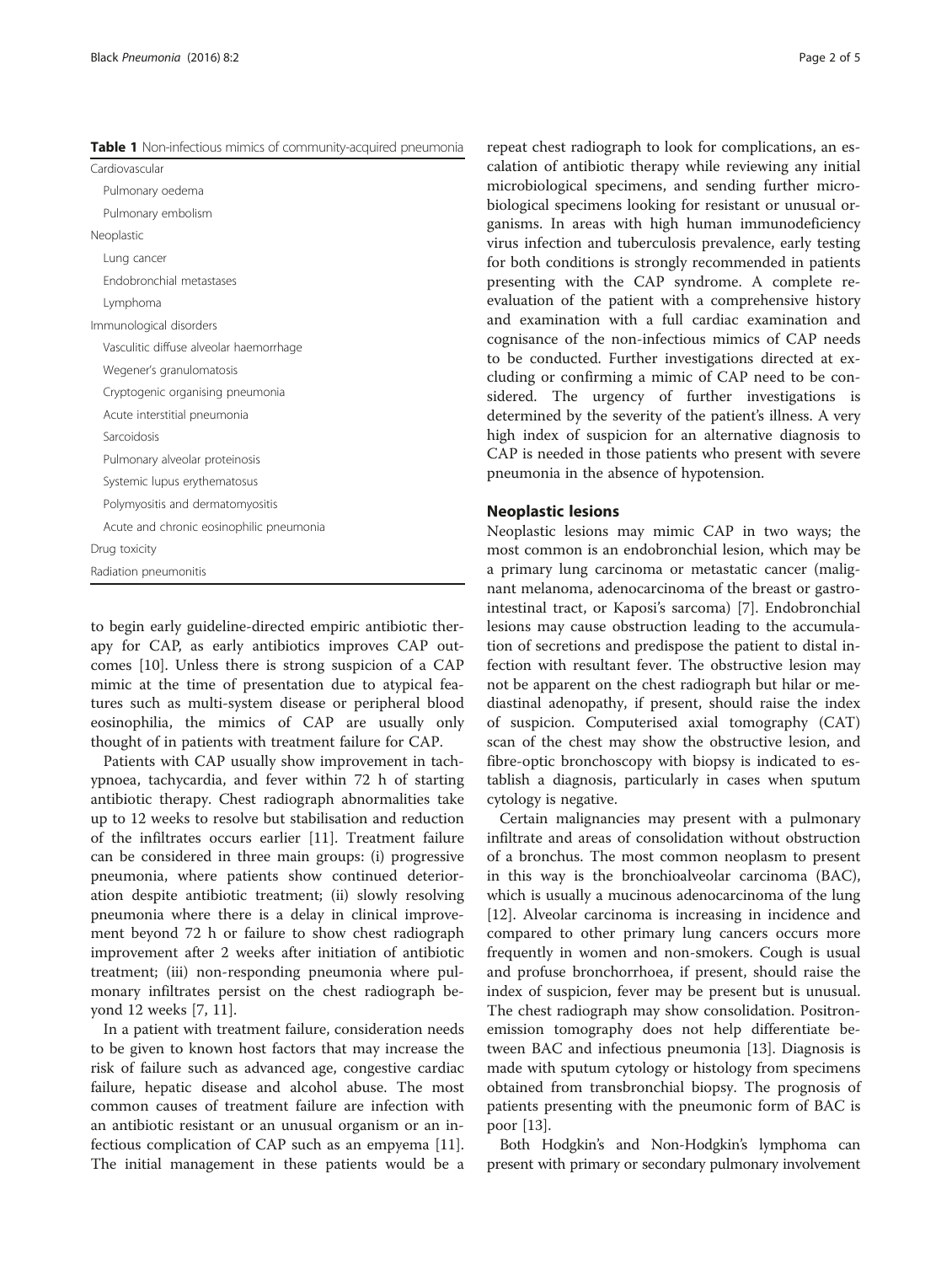[[7](#page-3-0)]. The usual radiographic appearance is nodules or masses, but a pattern suggestive of an infectious aetiology may occur. Loss of weight and/or hilar, mediastinal or peripheral adenopathy should prompt further investigation. Fibre-optic bronchoscopy and transbronchial biopsy may be diagnostic but usually a surgical biopsy is required to provide an adequate amount of tissue to confirm the diagnosis.

# Pulmonary oedema

Pulmonary oedema frequently presents as a CAP syndrome [[2\]](#page-3-0). In patients with areas of altered pulmonary perfusion due to bullae, chronic obstructive pulmonary disease or valvular disease, pulmonary oedema may appear as a localised infiltrate on chest radiograph. An enlarged cardiac silhouette should increase the suspicion of cardiac disease. Primary cardiac disease with pulmonary oedema may predispose a patient to infectious pneumonia. Pneumonia may aggravate existing cardiac pathology such as cardiomyopathy, valvular disease or ischaemic heart disease, and induce or worsen congestive cardiac failure. The examination of a patient with respiratory symptoms should always include a thorough cardiac evaluation. In patients with CAP that deteriorate clinically despite antibiotic treatment, a new cardiac event such as an acute myocardial infarction or arrhythmia should be considered [[14\]](#page-4-0).

#### Pulmonary embolism

Pulmonary embolism (PE) may present with the clinical and radiological features of the CAP syndrome. Early diagnosis and treatment of PE decreases mortality and the possibility of PE should be considered in patients presenting with the CAP syndrome. Biomarkers of infection such as hCRP and PCT, or of thrombosis such as highly sensitive D-dimers, may be raised in both PE and CAP and cannot be relied upon to differentiate between the two conditions; however, together with the clinical impression these biomarkers may assist in the decision to proceed with CT pulmonary angiography (CTPA) [\[15](#page-4-0)].

Patients should be risk stratified using a scoring system such as Wells' criteria [[16\]](#page-4-0). Patients with a low probability of PE with low D-dimer levels do not require CTPA [[16\]](#page-4-0). Patients with a low probability of PE and high D-dimer levels (which may be due to infection) require independent clinical judgment with regards to further investigation for PE. Patients with a Wells' score suggesting that a PE is likely, despite the possibility of CAP being an alternative diagnosis, do not require measurement of D-dimers and require further investigation for PE. In patients able to tolerate intravenous contrast media, CTPA is the investigation of choice. Where CTPA is contraindicated or not available, a ventilation

perfusion (VQ) scan is an alternative; however, chest radiograph abnormalities may make interpretation difficult. Proximal vein lower-limb compressive ultrasound may diagnose a deep vein thrombosis in 36–45 % of patients with a PE [[17\]](#page-4-0). Diagnosis of a deep vein thrombosis allows for full anticoagulation without confirming a PE with further imaging. However, the majority of patients with a proven PE will have a negative proximal vein lower-limb compressive ultrasound examination and will require further imaging.

### Drug-induced pneumonitis

A number of drugs, particularly cytotoxic agents, can cause pulmonary disease. Illicit drugs associated with pulmonary disease include heroin (smoked or injected) and crack cocaine. The use of illicit drugs should be included in a drug history. A comprehensive list of drugs that may cause pulmonary disease can be found at [www.pneumotox.com.](http://www.pneumotox.com/) Fever, non-productive cough and dyspnoea are the usual presentation of drug-induced pneumonitis and occur within weeks or months of initiating therapy/use. Chest radiograph abnormalities may be absent early on but infiltrates usually develop and may localise to mimic pneumonia. A detailed drug history should be obtained from all patients at presentation. Some drugs such as methotrexate may predispose a patient to infection and are commonly used in conditions that may also be associated with pulmonary disease. High-resolution CAT scan of the chest and fibre-optic bronchoscopy are not helpful in the diagnosis of druginduced pneumonitis, but may exclude the possibility of an infectious or other non-infectious aetiology as an alternative diagnosis.

#### Diffuse alveolar haemorrhage syndromes

The diffuse alveolar haemorrhage syndromes are characterised by bleeding into the alveolar spaces and may result from a number of causes.

Haemoptysis is the usual predominant symptom but may be absent. General examination may reveal features of a vasculitic or rheumatological disorder. The chest radiograph often shows diffuse bilateral opacities, but a localised infiltrate may mimic pneumonia. Diagnosis is made with fibre-optic bronchoscopy and sequential bronchioalveolar lavage. Management is supportive and includes adequate oxygenation and correction of any coagulation abnormalities while trying to identify and treat the underlying cause [[18](#page-4-0)].

# Cryptogenic organising pneumonia

Cryptogenic organising pneumonia (COP) is the idiopathic form of organising pneumonia and is classified under the idiopathic interstitial lung diseases. Patients are usually in their fifties or sixties and present with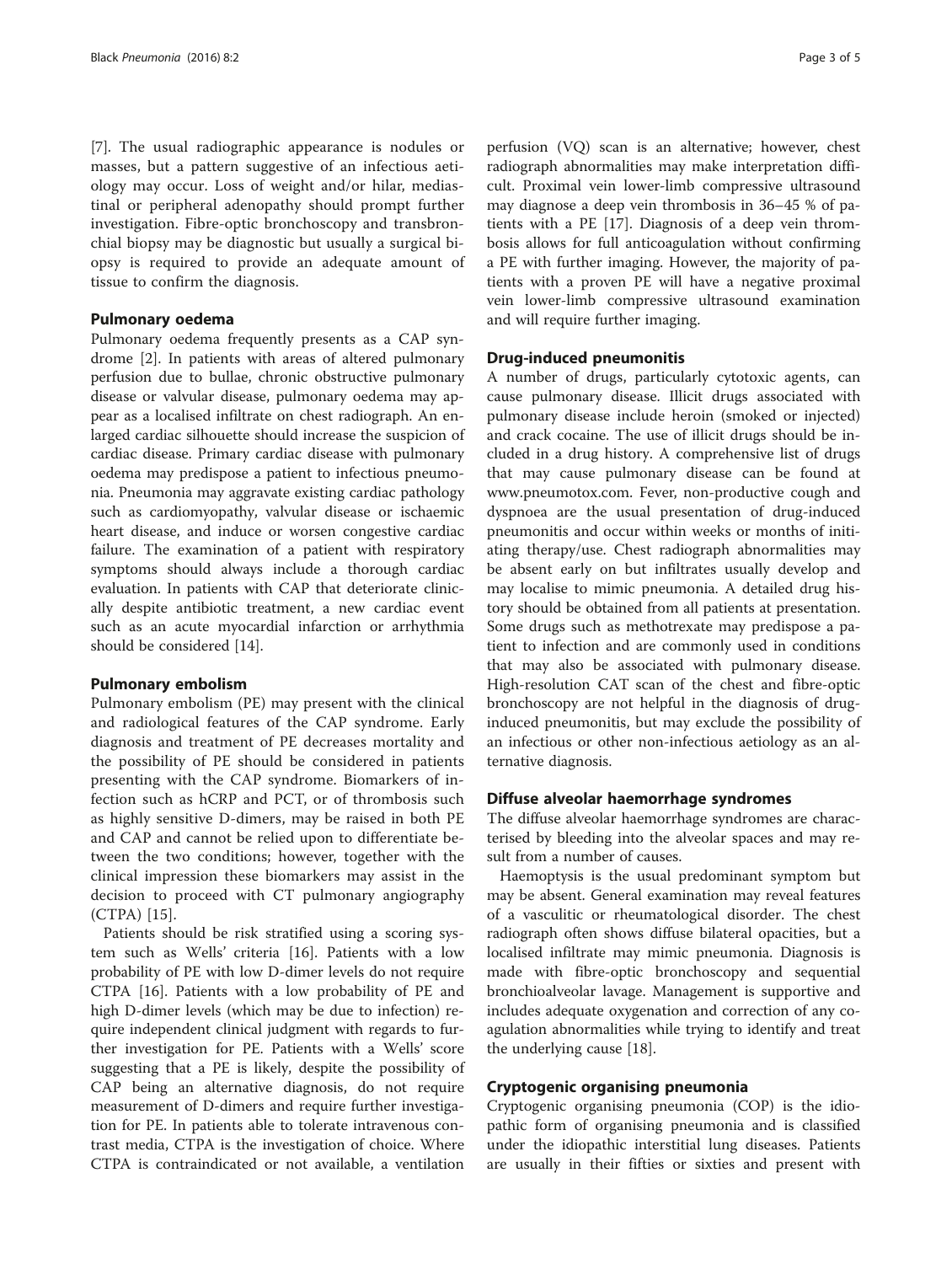<span id="page-3-0"></span>dyspnoea, cough and fever which may be of acute duration. The chest radiograph features of COP are typically bilateral with areas of patchy or diffuse consolidation or ground glass infiltrates. More focal infiltrates may resemble pneumonia. Management includes excluding known causes of COP such as drugs and the rheumatoid diseases. Diagnosis requires open lung biopsy. Treatment with glucocorticoids usually results in rapid improvement [[19\]](#page-4-0).

# Acute eosinophilic pneumonia

Acute eosinophilic pneumonia usually presents with an acute history of non-productive cough, dyspnoea, and fever. Diffuse parenchymal opacities, rather than localised consolidation, are typically seen on chest radiograph. Initial full blood count with a differential shows a neutrophilic leucocytosis but patients with severe progressive disease may develop an eosinophilia. Diagnosis is made by fibre-optic bronchoscopy with bronchioalveolar lavage demonstrating a significant eosinophilia. Without treatment, patients develop progressive respiratory failure. Treatment with glucocorticoids results in rapid improvement [[20](#page-4-0)].

## Conclusion

As CAP is common, the majority of patients presenting with the CAP syndrome will have CAP and require the early administration of appropriate antibiotics as per regional guidelines. While any individual mimic of CAP may be uncommon, as a group they contribute to a significant proportion of patients admitted to hospital for the CAP syndrome. Initial evaluation of patients presenting with the CAP syndrome should include a detailed drug history and enquiry about risk factors for thromboembolic disease. Examination should include a search for extrapulmonary and in particular cardiac disease that may indicate a higher possibility of a non-infectious mimic of CAP being responsible for the pulmonary presentation.

Awareness and consideration of mimics of CAP, particularly in patients with treatment failure or clinical deterioration, should expedite further investigations. High-resolution chest CAT scan with mediastinal windows may assist in classifying the aetiology as infectious or non-infectious [[21\]](#page-4-0). Early fibre-optic bronchoscopy with bronchioalveolar lavage and transbronchial biopsy should form part of the work up where a noninfectious mimic of CAP is suspected. Early correct diagnosis allows for appropriate therapy and decreased patient morbidity and mortality.

#### Search strategy

Relevant articles were identified by searching PubMed and Google Scholar for articles (published in English

and restricted to adults) including in their titles or abstracts the term "pneumonia" combined with the any of the following terms: "non-infectious", "mimics", "differential diagnosis", "non-resolving". More citations were identified from references in these initial searches.

#### Competing interests

The author declares that he has no competing interests.

#### Author's contributions

The author meets ICMJE authorship criteria. AB generated and designed the research plan. AB wrote the first draft of the manuscript. AB agrees with the manuscript's results and conclusions. AB approved the final version of the manuscript.

#### Funding

AB is supported by a PEPFAR (President's Emergency Plan for AIDS Relief) grant: Systems Strengthening for Better HIV/TB Outcomes RFA No 674-12-00002. The funder had no role in the design of this review, compilation and interpretation of material, decision to publish, or preparation of the manuscript.

#### Provenance and peer review

Commissioned; externally peer reviewed.

#### Copyright

This is an open-access article distributed under the terms of the Creative Commons Attribution License, which permits unrestricted use, distribution, and reproduction in any medium, provided the original author and source are credited.

## Received: 21 November 2015 Accepted: 27 January 2016 Published online: 12 April 2016

#### References

- 1. Musher DM, Thorner AR. Community-acquired pneumonia. N Engl J Med. 2014;371:1619–28. PMID:25337751,<http://dx.doi.org/10.1056/NEJMra1312885>.
- 2. Musher DM, Roig IL, Cazares G, Stager CE, Logan N, Safar H. Can an etiologic agent be identified in adults who are hospitalized for communityacquired pneumonia: results of a 1-year study. J Infect. 2013;67:11–8. PMID: 23523447, [http://dx.doi.org/10.1016/j.jinf.2013.03.003.](http://dx.doi.org/10.1016/j.jinf.2013.03.003)
- 3. Metlay JP, Fine MJ. Testing strategies in the initial management of patients with community-acquired pneumonia. Ann Intern Med. 2003; 138:109–18.<http://dx.doi.org/10.7326/0003-4819-138-2-200301210-00012> PMID:12529093.
- 4. Morbidity and mortality patterns among the youth of South Africa, 2013/ Statistics South Africa. Pretoria: Statistics South Africa, 2015. [http://www.](http://www.statssa.gov.za/publications/Report-03-09-122013.pdf.) [statssa.gov.za/publications/Report-03-09-122013.pdf.](http://www.statssa.gov.za/publications/Report-03-09-122013.pdf.)
- 5. Alves dos Santos JW, Torres A, Michel GT, de Figueiredo CW, Mileto JN, Foletto Jr VG, et al. Non-infectious and unusual infectious mimics of community-acquired pneumonia. Respir Med. 2004;98:488–94. PMID: 15191032,<http://dx.doi.org/10.1016/j.rmed.2003.12.006>.
- 6. Schleicher GK, Feldman C. Dual infection with Streptococcus pneumoniae and Mycobacterium tuberculosis in HIV-seropositive patients with community acquired pneumonia. Int J Tuberc Lung Dis. 2003;7:1207–8. PMID:14677897.
- 7. Su H, Winterbauer RH. Pneumonia mimics. In: Marrie, editor. Communityacquired pneumonia. New York: Kluwer Academic/Plenum Publishers; 2001. p. 351–67.
- 8. Müller B, Harbarth S, Stolz D, Bingisser R, Mueller C, Leuppi J, et al. Diagnostic and prognostic accuracy of clinical and laboratory parameters in community-acquired pneumonia. BMC Infect Dis. 2007;7:10. PMID:17335562, <http://dx.doi.org/10.1186/1471-2334-7-10>.
- 9. Niederman MS, Mandell LA, Anzueto A, Bass JB, Broughton WA, Campbell GD, et al. Guidelines for the management of adults with communityacquired pneumonia. Diagnosis, assessment of severity, antimicrobial therapy, and prevention. Am J Respir Crit Care Med. 2001;163:1730–54. <http://dx.doi.org/10.1164/ajrccm.163.7.at1010> PMID:11401897.
- 10. Mandell LA, Wunderink RG, Anzueto A, Bartlett JG, Campbell GD, Dean NC, et al. Infectious Diseases Society of America/American Thoracic Society consensus guidelines on the management of community-acquired